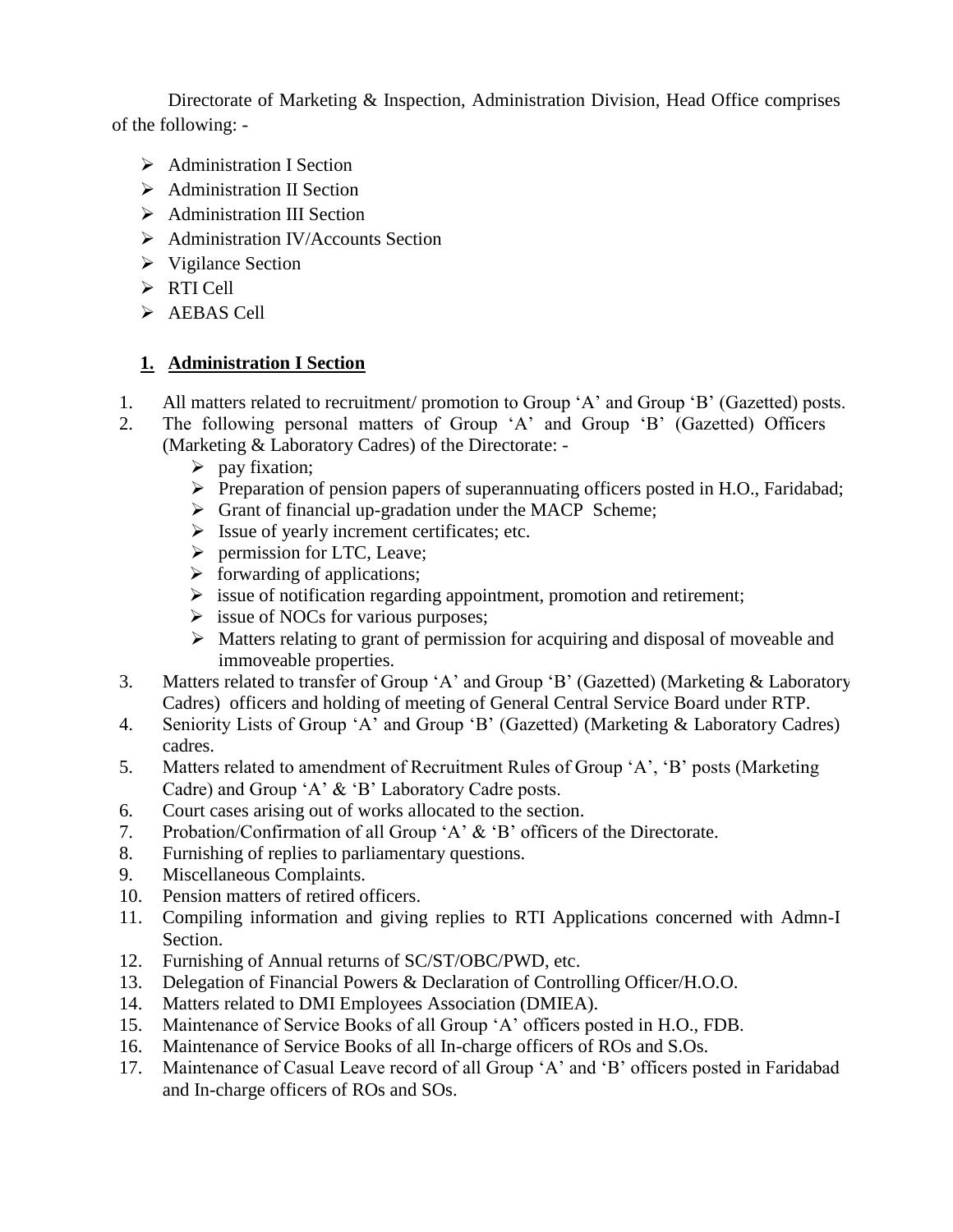#### **2. Administration II Section**

- i) Establishment/ Personal matters of Officers/ Officials of CSS/CSCS/ CSSS/ CSOL/ SSS
- ii) Establishment/ Personal matters of Officers/ Officials of Gr-'B' (non-gazetted) of Sub-Office Cadre
- iii) Establishment/ Personal matters of Multi Tasking Staffs/ Group 'C' Staffs of DMI, Head Office.
- iv) Grant of Pension Benefits to Retired Officers/Staff of DMI
- v) Outsourcing of DEOs and Drivers etc. in HO, DMI
- vi) House Building Advance/ Motorcycle/ Motorcar/ Personal Computer advances of the whole Directorate.
- vii) Medical matters of employees of the whole Directorate.
- viii) Matters relating to  $\overline{O} \& M$  Inspection of Offices of the Directorate
- ix) Re-Organization of DMI.
- x) Parliament matters.
- xi) RTI matters pertaining to Admin.II Section
- xii) Court Cases pertaining to Admin.II Section

### **3. Administration III Section**

- $\triangleright$  Procurement & distribution of Stationary/ consumable and nonconsumable/Computer/Fax machine /electrical items etc.
- Outsourcing of security services/Safai kamramcharis/electrician in DMI, Head Office
- $\triangleright$  Caretaking of Head Office
- $\triangleright$  Modernization /maintenance of office building
- Issuing of CGHS/Office Identity Cards/Pensioners Card
- $\triangleright$  Matters relating to Staff Car/Taxi for official use
- > Maintenance of DG set
- $\triangleright$  Maintenance of Library of DMI, Head Office
- Record keeping and maintenance of Record Room
- $\triangleright$  RTI matters pertaining to Adm.III Section

# **4. Administration IV Section**

- 1. Preparation of Revised Estimate and Budget Estimate in respect of whole DMI
- 2. Distribution of RE and BE amongst the field offices of DMI
- 3. Monitoring of expenditure
- 4. Preparation of various types of expenditure statements i.e. weekly, monthly and quarterly
- 5. Drawal and disbursement of pay and allowances in respect of the employees posted in Head Office, DMI, Faridabad
- 6. Approval of ETP in respect of the in-charges of the field offices of DMI, examination of their TA/LTC/ medical claims and countersigning of these bills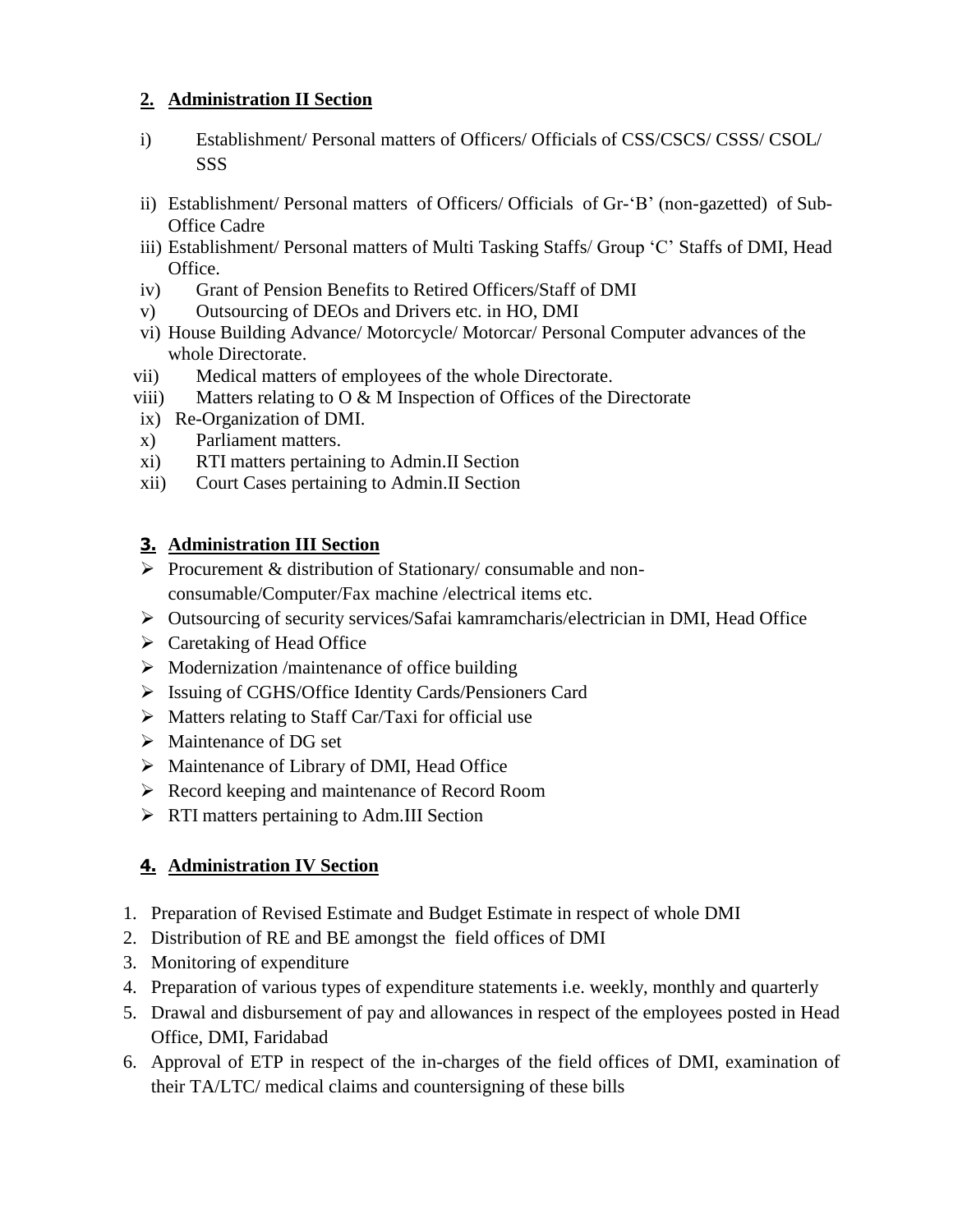- 7. Processing, settlement and disbursement of TA, Medical, LTC, contingent bills etc. in respect of the officers posted in Head Office, Faridabad
- 8. Examination and monitoring of the of audit paras in respect of DMI
- 9. Monitoring and compilation of Revenue received through various field offices.
- 10. Preparation of bills of grants-in-aid in respect of plan schemes of DMI
- 11. Preparation of quarterly return on unspent balance in respect of grant-in-aid released to the Agencies by DMI
- 12. Calculation of income tax and issue of form 16
- 13. Preparation of all types of contingent bill.
- 14. AC bills and settlement of DC bills
- 15. TA/LTC/Festival advances
- 16. Processing of Children Education Allowance and preparation of bills
- 17. Preparation of bills of all long term and short term advances.

# 5.**Vigilance Section**

- 1. Vigilance Inspection
- 2. Complaints
- 3. Disciplinary Proceedings
- 4. Court Cases
- 5. Annual Immovable Property Return
- 6. Reports and Returns on Vigilance matter
- 7. Matters relating to Conduct Rules
- 8. Cases of prosecution
- 9. Matters relating to appeals and petitions
- 10. Maintenance of ACRs
- 11. Communication of adverse remarks
- 12. Maintenance of Register of Penalties (Major/Minor)
- 13. Circulation of guidelines/instructions received from Ministry/CVC
- 14. Misc. matters on vigilance (Observance of Vigilance awareness week etc.
- 15. Vigilance clearance
- 16. RTI cases.
- 17. Hindi Reports

# 6. **RTI Cell**

(i) Distribution /forwarding of RTI Applications/Appeals to the concerned CPIO of DMI after scrutiny of the same.

(ii) Transfer of RTI Applications not pertaining to DMI, to the concerned CPIO of other Ministries/Departments u/s 6 (3) of RTI Act, 2005.

(iii) Preparation of Quarterly Return on RTI.

(iv)Uploading Quarterly Return on RTI and on the website the Directorate as well as on the Website of the CIC.